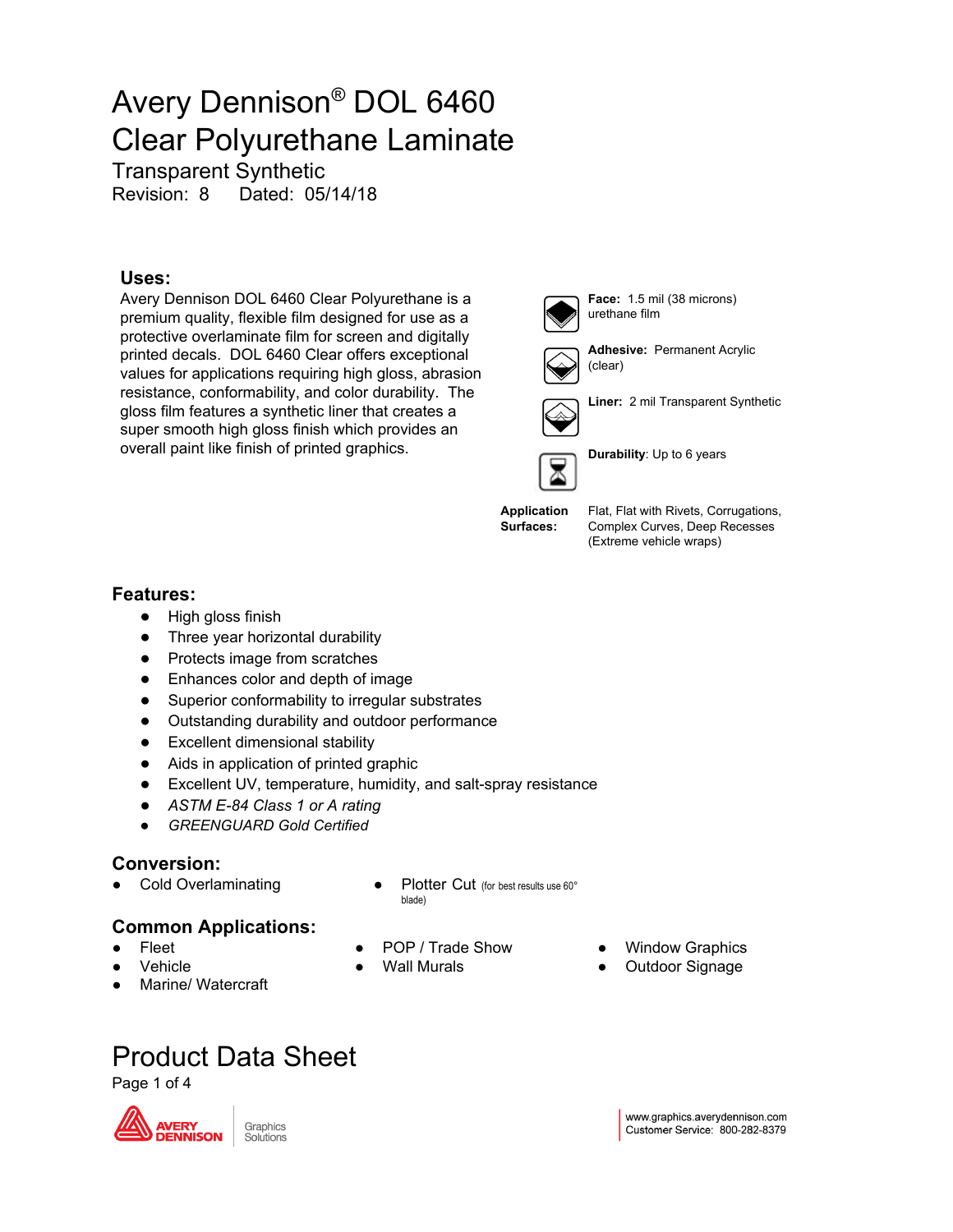Transparent Synthetic<br>Revision: 8 Dated: 05 Dated: 05/14/18

### **Physical Characteristics:**

| Property                        | <b>Measurement</b>        | <b>Typical Values</b>                                                                                                                              |        |        |  |  |
|---------------------------------|---------------------------|----------------------------------------------------------------------------------------------------------------------------------------------------|--------|--------|--|--|
| Caliper, face                   |                           | 1.5 mil (38 µm)                                                                                                                                    |        |        |  |  |
| Caliper, adhesive               |                           | 1.0 mil (25 µm)                                                                                                                                    |        |        |  |  |
| Dimensional stability           |                           | $<$ 0.015" (0.4mm)                                                                                                                                 |        |        |  |  |
| Tensile at Yield                |                           | $4.0 - 8.0$ lb/in $(0.7 - 1.5$ kg/cm)                                                                                                              |        |        |  |  |
| Elongation                      |                           | 200% min.                                                                                                                                          |        |        |  |  |
| Gloss                           | Hunter Gloss @ 60 degrees | 90 GU                                                                                                                                              |        |        |  |  |
| Adhesion:                       | $15 \text{ min}$<br>24 hr | 3.0 lbs/in (525 N/m)<br>4.0 lbs/in (700 N/m)                                                                                                       |        |        |  |  |
| Flammability                    | Self Extinguishing        | ASTM E84 Class 1 or A rating                                                                                                                       |        |        |  |  |
| Shelf-Life                      |                           | 2 years from date of manufacture (when stored at the following<br>temperatures and humidity conditions 68°-77° F (20° - 25° C) and 50±5%<br>R. H.) |        |        |  |  |
| Durability                      | <b>Vertical Exposure</b>  |                                                                                                                                                    |        |        |  |  |
|                                 |                           | Zone 1                                                                                                                                             | Zone 2 | Zone 3 |  |  |
|                                 |                           | 6                                                                                                                                                  | 4.8    | 2.4    |  |  |
|                                 |                           | 3                                                                                                                                                  | 2.4    | 1.2    |  |  |
|                                 |                           | see ICS Performance Guarantee for printer specific durability                                                                                      |        |        |  |  |
| Min. Application<br>Temperature |                           | 40°F (4°C)                                                                                                                                         |        |        |  |  |
| Service Temperature             |                           | -40° to 180°F (-40° to 82° C) (Reasonable range of temperatures which<br>would be expected under normal environmental conditions).                 |        |        |  |  |
| Chemical resistance             |                           | Resistant to most mild acids, alkalis, and salt solutions including water.<br><b>Resists Petroleum Vapors</b>                                      |        |        |  |  |

Data represents average values where applicable, and is not intended for specification purposes.

### Product Data Sheet

Page 2 of 4

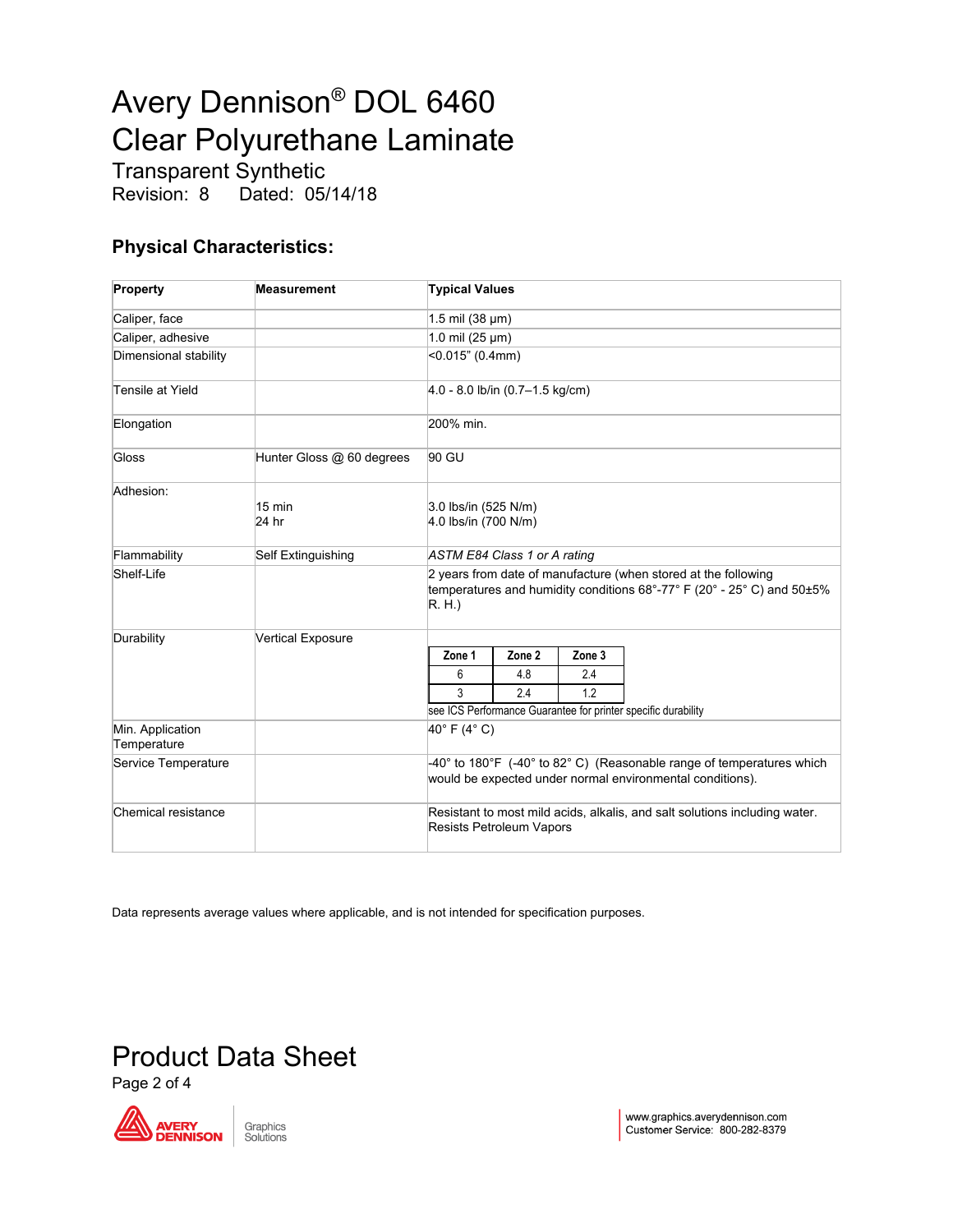Transparent Synthetic Revision: 8 Dated: 05/14/18

#### **Warranty:**

This Warranty applies to the Product listed in this Data Sheet. All statements, technical information (including physical and chemical characteristics) and recommendations about Avery Dennison products are based upon tests believed to be reliable but do not constitute a guarantee or warranty. All Avery Dennison products are sold subject to the Purchaser's assent and agreement that Purchaser is responsible for, and has independently determined, the suitability of such products for its purposes or its customer's purposes. Avery Dennison products are warranted to be free from defects in material and workmanship (i) for two years from the date of manufacture, or (ii) from the date of manufacture until the expiration of the period stated on the specific Product Data Sheet in effect at the time of delivery.. Such time periods are subject in either case to the proper storing and application of said product, and the failure to properly store or apply the product, including without limitation the failure to follow any applicable Instructional Bulletin, negates any warranty. It is expressly agreed and understood that Avery Dennison's sole obligation and Purchaser's exclusive remedy under this warranty, under any other warranty, express or implied, or otherwise, shall be limited exclusively to: (a) repair or replacement of defective product without charge at Avery Dennison's plant or at the location of the product (at Avery Dennison's election), or (b) in the event repair or replacement are not commercially practical, a credit amount up to the price of the product taking into account the defect in the product in Avery Dennison's sole discretion.

THE WARRANTY EXPRESSLY SET FORTH ABOVE IS IN LIEU OF ANY OTHER WARRANTIES, EXPRESS OR IMPLIED, INCLUDING, BUT NOT LIMITED TO, ANY IMPLIED WARRANTIES OF MERCHANTABILITY, FITNESS FOR ANY PARTICULAR USE AND/OR NON-INFRINGEMENT. SELLER SPECIFICALLY DISCLAIMS AND EXCLUDES ALL OTHER SUCH WARRANTIES. NO WAIVER, ALTERATION, ADDITION OR MODIFICATION OF THE FOREGOING CONDITIONS SHALL BE VALID UNLESS MADE IN WRITING AND MANUALLY SIGNED BY AN OFFICER OF AVERY DENNISON.

AVERY DENNISON'S LIABILITY FOR DEFECTIVE PRODUCTS SHALL NOT EXCEED THE PURCHASE PRICE PAID THEREFORE BY PURCHASER AND IN NO EVENT SHALL AVERY DENNISON BE RESPONSIBLE FOR ANY INCIDENTAL OR CONSEQUENTIAL DAMAGES WHETHER FORESEEABLE OR NOT, CAUSED BY DEFECTS IN SUCH PRODUCT, WHETHER SUCH DAMAGE OCCURS OR IS DISCOVERED BEFORE OR AFTER REPLACEMENT OR CREDIT, AND WHETHER OR NOT SUCH DAMAGE IS CAUSED BY AVERY DENNISON'S NEGLIGENCE.

All sales and contracts for sale of Products are subject to Purchaser's assent and agreement to this Warranty. Avery Dennison hereby objects to any terms or conditions contained in any purchase order or other communication of any kind from the Purchaser that is conflicting, inconsistent

or additional to this Agreement.

Product Data Sheet

Page 3 of 4